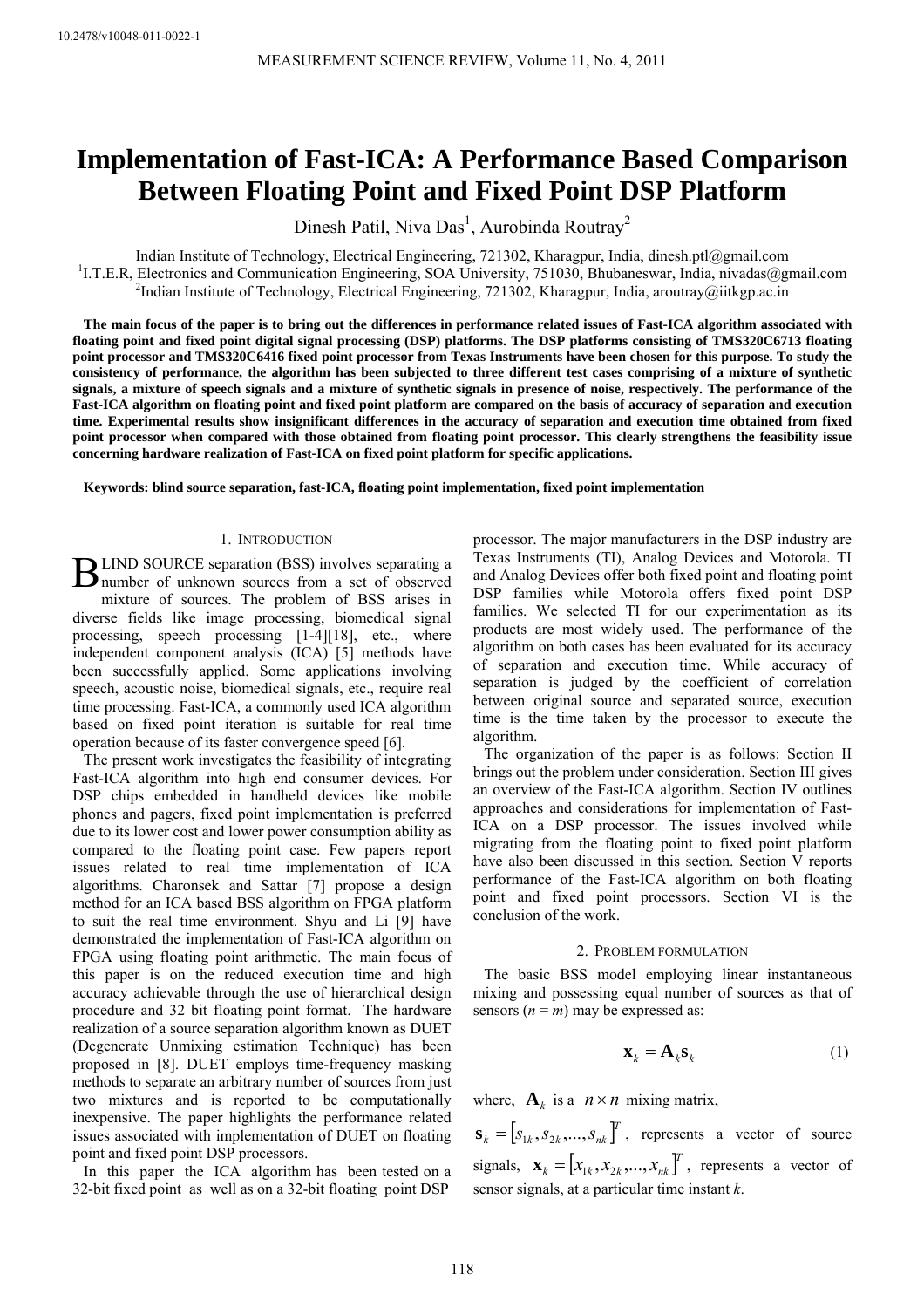The problem is to estimate the source signals  $\mathbf{s}_k$  from the observed mixtures  $\mathbf{x}_k$  by using a separating system or matrix  $\mathbf{W}_k$  with no a priori information on either the distribution of sources or the mixing structure. The estimated sources are represented as:

$$
\mathbf{y}_k = \mathbf{W}_k \mathbf{x}_k \tag{2}
$$

where  $\mathbf{y}_k = \begin{bmatrix} y_{1k} & y_{2k} & \cdots & y_{nk} \end{bmatrix}^T$  is an estimate of  $\mathbf{s}_k$  and  $\mathbf{W}_k$  is the separating matrix at time instant *k*. Equation (2) may be expanded as:

$$
\textbf{y}_{{}_k}=\textbf{W}_{{}_k}\textbf{x}_{{}_k}=\textbf{W}_{{}_k}\textbf{A}_{{}_k}\textbf{s}_{{}_k}=\textbf{G}_{{}_k}\textbf{s}_{{}_k}
$$

Where,  $\mathbf{G}_k$  is known as a global system matrix having dimension  $(n \times n)$ . In the ideal sense  $G_k$  should be a generalized permutation matrix, each row and each column of which contain only one non-zero element.

# 3. FAST-ICA ALGORITHM

Fast-ICA algorithm is one of the most popular methods used to solve problems in BSS. It is easy to use and more reliable as it does not depend upon any user defined parameters. Experimental results establish the fact that it outperforms most of the ICA algorithms in convergence speed. The algorithm uses a fixed point iteration scheme to find the local maxima of the cost function:

$$
J_{\mathbf{G}} = \sum_{i=1}^{n} E\left\{ \mathbf{G}\left(\mathbf{w}^{T}\mathbf{x}\right) \right\}
$$

where G is a non-linear function and E stands for expectation.

The cost function to be maximized can be based on mutual information, likelihood, and some approximation of non-Gaussianity or some variations of these properties. A widely used contrast function is based on kurtosis and may be expressed as:

$$
J(\mathbf{w}) = E\left\{ (\mathbf{w}^T \mathbf{x})^4 \right\} - 3\|\mathbf{w}\|^4 + F\left(\|\mathbf{w}\|^2\right) \tag{3}
$$

where:

$$
kurt(\mathbf{w}^T\mathbf{x}) = E\{(\mathbf{w}^T\mathbf{x})^4\} - 3[E\{(\mathbf{w}^T\mathbf{x})^2\}]^2 = E\{(\mathbf{w}^T\mathbf{x})^4\} - 3\|\mathbf{w}\|^4
$$

under the constraint  $\|\mathbf{w}\| = 1$  and *F* is a penalty factor due to the constraint. The learning rule has the form:

$$
\mathbf{w}(k+1) = \mathbf{w}(k) \pm \mu(k) \left[ \mathbf{x}(k) \left( \mathbf{w}(k)^T \mathbf{x}(k) \right)^3 - 3 \left\| \mathbf{w}(k) \right\|^2 \mathbf{w}(k) + f \left( \left\| \mathbf{w}(k) \right\|^2 \right) \mathbf{w}(k) \right]
$$
\n(4)

where  $\mathbf{x}(k)$  is the observation sequence,  $\mu(k)$  is the learning rate sequence and f is the derivative of *F*/2. The expectations

are removed by instantaneous values. The terms inside the square bracket are the gradients of kurtosis (first two terms) and the gradient of  $F(|\mathbf{w}|^2)$  (third term). The gradient of  $F(|\mathbf{w}|^2)$  has the form (scalar  $\times$  **w**) as long as this is a function of  $(\|\mathbf{w}\|^2)$  only. Positive sign before the bracket means finding the local maxima and negative sign before the bracket means finding the local minima. The fixed points **w** of the learning rule in (4) are obtained by taking the expectations and equating the change in weight **w** to zero,

$$
E\left\{\mathbf{x}\left(\mathbf{w}^{T}\mathbf{x}\right)^{3}\right\}-3\left\|\mathbf{w}\right\|^{2}\mathbf{w}+f\left(\left\|\mathbf{w}\right\|^{2}\right)\mathbf{w}=0
$$
 (5)

As the third term in (5) can be written in the form (scalar  $\times$ **w**), the final form of (5) is

which may be expressed as:

$$
\mathbf{w} = scalar \times \left( E\left\{ \mathbf{x} \left( \mathbf{w}^T \mathbf{x} \right)^3 \right\} - 3 \left\| \mathbf{w} \right\|^2 \mathbf{w} \right) \tag{6}
$$

The scalar term in the above equation is insignificant and the effect can be eliminated with normalization.

In the basic Fast-ICA method, the observed mixture signals are preprocessed and then whitened before being subjected to the separation algorithm. The mathematical relationships can be described as:

$$
\mathbf{x} = \mathbf{A}\mathbf{s}, \mathbf{v} = \mathbf{V}\mathbf{x} \text{ so that, } E\Big[\mathbf{v}\mathbf{v}^T\Big] = \mathbf{I},
$$

where, **x** is the observed signal, **s** is the source signal, **V** is the whitening matrix, **A** is the mixing matrix and **v** is the whitened signal.

Here,  $\mathbf{v} = \mathbf{V} \mathbf{A} \mathbf{s}$ , where  $\mathbf{B} = \mathbf{V} \mathbf{A}$  is an orthogonal matrix, i.e.,  $E[\mathbf{BB}^T] = \mathbf{I}$ . The objective is to determine **B** responsible for separating the independent signals.

*Fixed Point Algorithm for ICA*: The steps of Fast-ICA for separating one independent component are shown.

- 1. Pre-whiten the observed data **x** to obtain **v**.
- 2. Take a random initial vector  $\mathbf{w}(0)$  and normalize it to

unity, i.e., 
$$
\mathbf{w}(0) = \mathbf{w}(0) / ||\mathbf{w}(0)||_2
$$
, and set  $j = 1$ .

3. Set 
$$
\mathbf{w}(j) = E\left\{\mathbf{v}(\mathbf{w}(j-1)^T \mathbf{v})^3\right\} - 3\mathbf{w}(j-1)
$$
. The

expectation operator can be estimated using a large number of samples.

- 4. Set  $\mathbf{w}(j) = \mathbf{w}(j) / ||\mathbf{w}(j)||$ , i.e., normalize  $\mathbf{w}(j)$ .
- 5. If  $|\mathbf{w}^{T}(j) \mathbf{w}(j-1)|$  is not close to 1, then set  $j = j+1$ and repeat step 3. Otherwise output vector **w**(*j*).
- 6. Using  $w(j)$ , one of the separated signals is given by  $\mathbf{s}(k) = \mathbf{w}^T (i) \mathbf{v}(k), k = 1,2,...$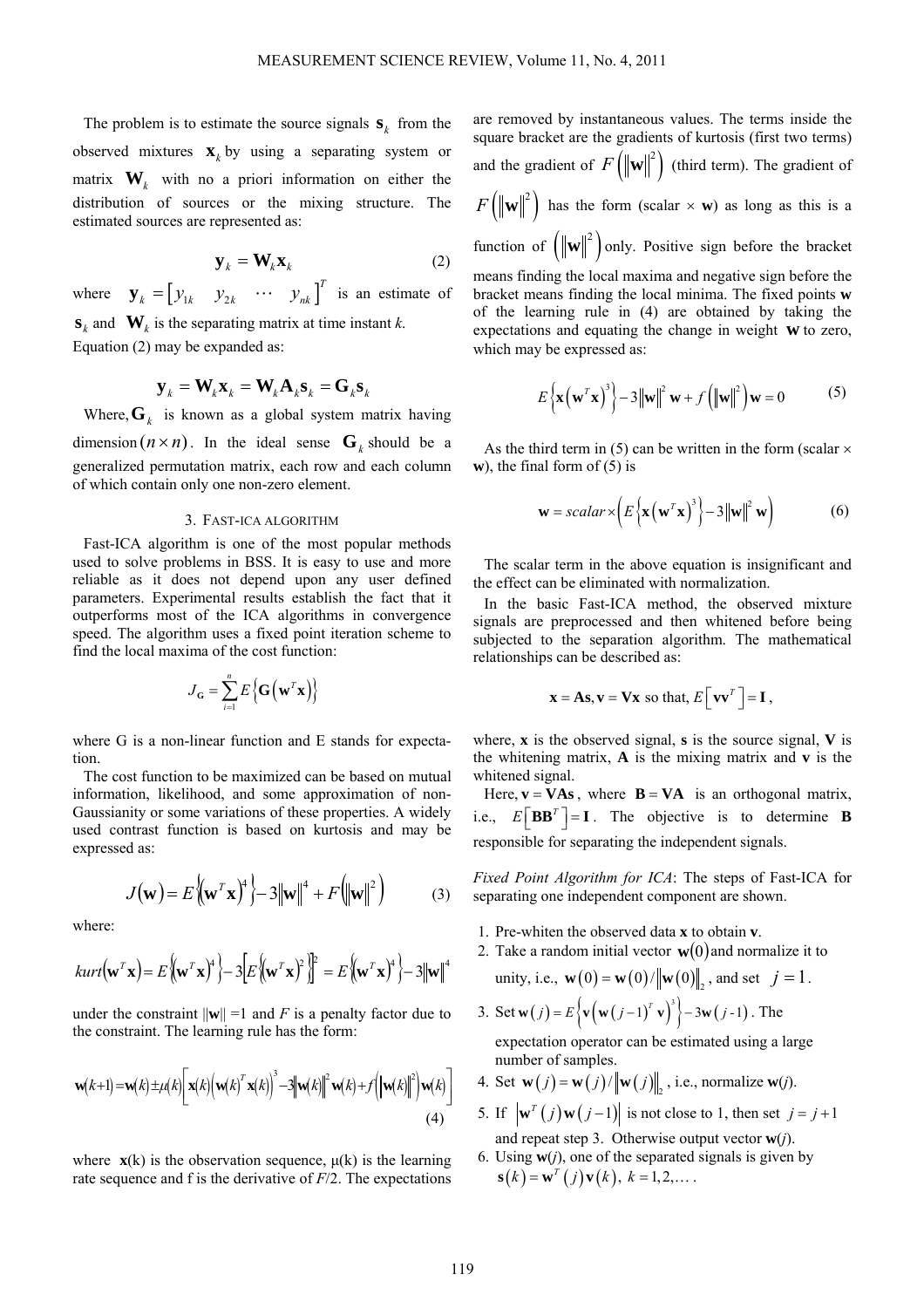To estimate *n* independent components, the above algorithm is run for *n* times.

To ensure that different independent components are estimated each time, an orthogonalizing projection is added inside the recursive loop given above. Each  $\mathbf{w}_{i}$   $(i = 1, 2, ...)$  vector found in the above process is a column vector of the orthogonal matrix **B**. Thus independent components are estimated one by one by projecting the current solution  $w(i)$  on the space orthogonal to the columns of matrix **B** previously found. Define  $\vec{B}$  as a matrix whose columns are the columns of matrix **B**. The projection operation is added to the beginning of step 4 above, which now becomes:

$$
\mathbf{w}(j) = \mathbf{w}(j) - \tilde{\mathbf{B}} \tilde{\mathbf{B}}^T \mathbf{w}(j), \text{ then}
$$
  
Set 
$$
\mathbf{w}(j) = \frac{\mathbf{w}(j)}{\|\mathbf{w}(j)\|_2}
$$

#### 4. TESTING

The Fast ICA algorithm has been tested for both synthetic signals and audio signals on two platforms:

- TI 6713 32 bit floating point platform
- TI 6416 32 bit fixed point platform.
- The mixing matrices are generated randomly.

The performance of the algorithm is compared for floating point and fixed point implementations in terms of execution speed and accuracy of separation.

#### *4.1. Floating point implementation*

The TMS320C6713 was selected as the target processor [10], [17] for developing the algorithm. The device is a 32 bit processor based on the high performance very long instruction word (VLIW) architecture. Operating at 225 MHz, the C6713 delivers up to 1350 million floating point operations per second (MFLOPS), 1800 million instructions per second (MIPS) and with dual fixed/floating point multipliers up to 450 multiply-accumulate operations per second (MMACS). It has a 264 KB system on chip memory consisting of 4 KB Level 1 program cache, 4 KB Level 1 data cache and 256 KB Level 2 memory cache. Further details on the DSK and chip are available on the TI website [10].

The signals are downloaded to the real time floating point platform. Before being subjected to the separation algorithm, the signals are mixed using the randomly generated mixing matrix and then whitened on the DSK itself.

#### *4.2. Fixed point implementation*

The TMS320C6416 was selected as the target processor for the fixed point implementation. The device is a 32 bit processor based on the second generation high performance, very long instruction word (VLIW) architecture. With performance up to 5760 million instructions per second (MIPS) at a clock rate of 720 MHz, the C6416 possesses the operational flexibility of high speed controllers and the

numerical capability of array processors. It can produce four 16-bit multiply-accumulates (MACs) per cycle for a total of 2880 multiply-accumulate operations per second (MMACS) or eight 8-bit MACs per cycle for a total of 5760 MMACs. The C6416 also has a 1056 KB system on chip memory consisting of 16 KB L1 program cache, 16 KB L1 data cache, and 1024 KB L2 cache. Full details on the DSK and chip are available on the TI website [11].

A fixed point implementation equivalent to the floating point system was carried out in C using the built in routines of the code composer studio v3.1 IDE [12] in the first case. This is the same as emulating the floating point program on the fixed point processor (C6416). Although the accuracy of separation is high, the execution time is large.

To reduce the execution time alongside maintaining an appreciable level of separation, in the second case, the fixed point code is derived through manual fixed point programming. The manual code optimization involves steps like [13], [15] :

- Replacement of floating point variables by fixed point ones, encoded as integers.
- Selection of appropriate fixed point format for scaling to avoid overflows and to reduce loss of precision.
- Implementation of arithmetic operations like addition, subtraction, multiplication, division, square root, shifting, truncation and change of exponent, etc., in fixed point arithmetic using a series of preprocessor macros [13].

The following subsections highlight the basic concepts of fixed point arithmetic used in developing the algorithm on the fixed point platform [15-16].

### *4.2.1. Fixed point representation*

A fixed point number can be thought of an integer multiplied by a two's power with negative exponent, i.e.,  $QN (= Q \times 2^{-N})$ , where *Q* is the mantissa and *N* is the exponent. An alternative notation for fixed point representation is:

 $M \bullet N$ , where M is the number of integer bite and N is the number of fractional bits

The range of a fixed point number is defined by the integer part, e.g.,  $16 \cdot 16$  (signed): range is  $[-32768, 32767]$ . Similarly the precision of a fixed point number is the smallest difference between two successive numbers, e.g.,  $16 \cdot 16$ : precision is  $1/2^{16}$ .

## *4.2.2. Fixed point arithmetic rules [16]*

The rules for doing some basic arithmetic operations on fixed point integers are listed below:

- Conversion from real to fixed point numbers
	- Multiply by  $2^N$  and round to nearest integer
	- $-(\text{int})(R * (1 < < N) + (R \ge 0.2005 : -0.5))$
	- Conversion from fixed point number to real number
	- Cast to real and divide by  $2^N$
	- $-(\text{float})F/(1 \ll N)$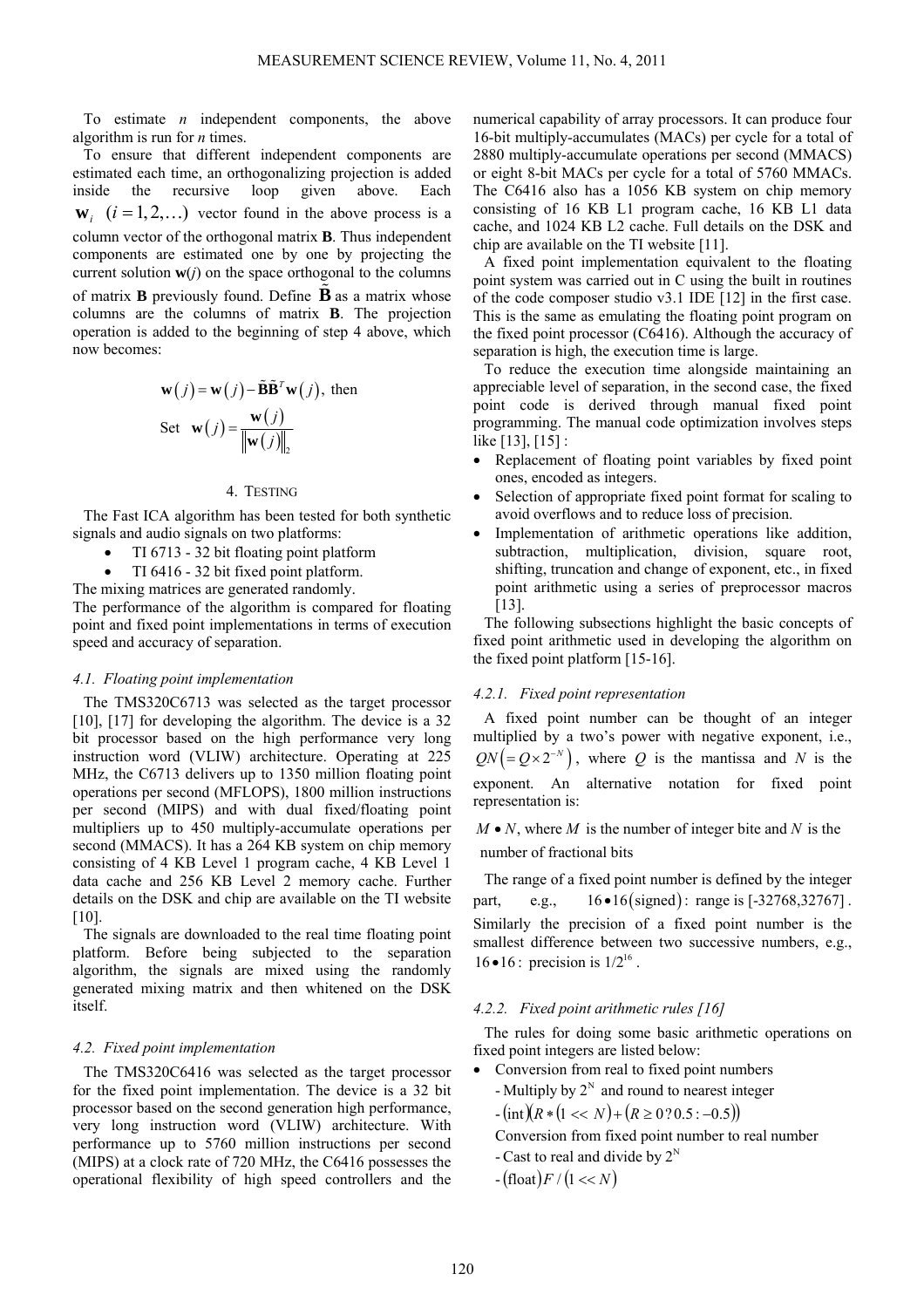- Conversion from/to integers - Shift N bits up or down (scaling by  $2^N$ )  $-F = I \ll N, I = F >> N$
- Addition (+) and Subtraction (-) -Same as adding and subtracting integers. -To perform the operation  $c = a + b$ , first convert *a* and *b* to have the same exponent and then add the mantissa.
- Multiplication  $(a * b)$

- Multiply as integers and divide the result by  $2^N$ 

-For multiplication, the intermediate result from  $(a * b)$  is in  $2M \cdot 2N$  (*Q2N*) format

-Store the intermediate result in double sized integer format, e.g., for 32 bit fixed point numbers; the intermediate result is stored in a 64 bit integer.  $-\frac{\ln \ln \ln (INT64) a * (INT64) b}{\ln \ln \ln (10^{10})}$ 

• Division  $(a/b)$ 

- Multiply by  $2^N$  and divide by b (as integers)

-As the intermediate result is expected to produce overflow, store it in 64 bit integer.

 $-($ ((*INT*64)*a* << *N*)/*b*)

# 5. EXPERIMENTAL RESULTS & DISCUSSION

The experimental results have been demonstrated for three different test cases:

- Synthetically generated signals with no noise added during mixing.
- Sound signals generated by musical instruments
- Synthetically generated signals with noise added during mixing.

The following three implementations of the Fast-ICA algorithm have been tested for the above cases.

- Implementation on floating point processor TI 6713
- Floating point program emulated (migration using inbuilt method) on TI 6416.
- Implementation of fixed point algorithm (code optimization through manual fixed point programming) on TI 6416.

*Test Case* 1 comprises of three signals, i.e., a sine wave having frequency of 800Hz, a square wave having frequency of 700Hz and a saw-tooth wave having frequency of 600Hz generated synthetically using MATLAB code. The signals were sampled at 10 KHz and mixed using the mixing matrix given by:

A= [0.0891 0.3906 -0.3408; -0.8909 -0.6509 0.8519; 0.4454 0.6509 -0.3976]

Fig.1, Fig.2 and Fig.3 show the source signals, mixed signals and the separated signals as a result of implementation on floating point DSP (C6713), respectively. Fig.4 shows the separated signals as a result of the floating point emulation on fixed point DSP platform (C6416). Fig.5 shows the separation results when Fast-ICA was coded using fixed point arithmetic and implemented on fixed point processor (C6416). Fig.6 presents a comparison of execution time required for number of samples in the

form of bar-graph for three different implementations. Table 1 reflects the separation results in terms of correlation coefficients between the original source and the separated source after implementation on the DSP.



Fig.4. Separated signal by Fast-ICA with floating point emulation on Fixed-point 6416 DSP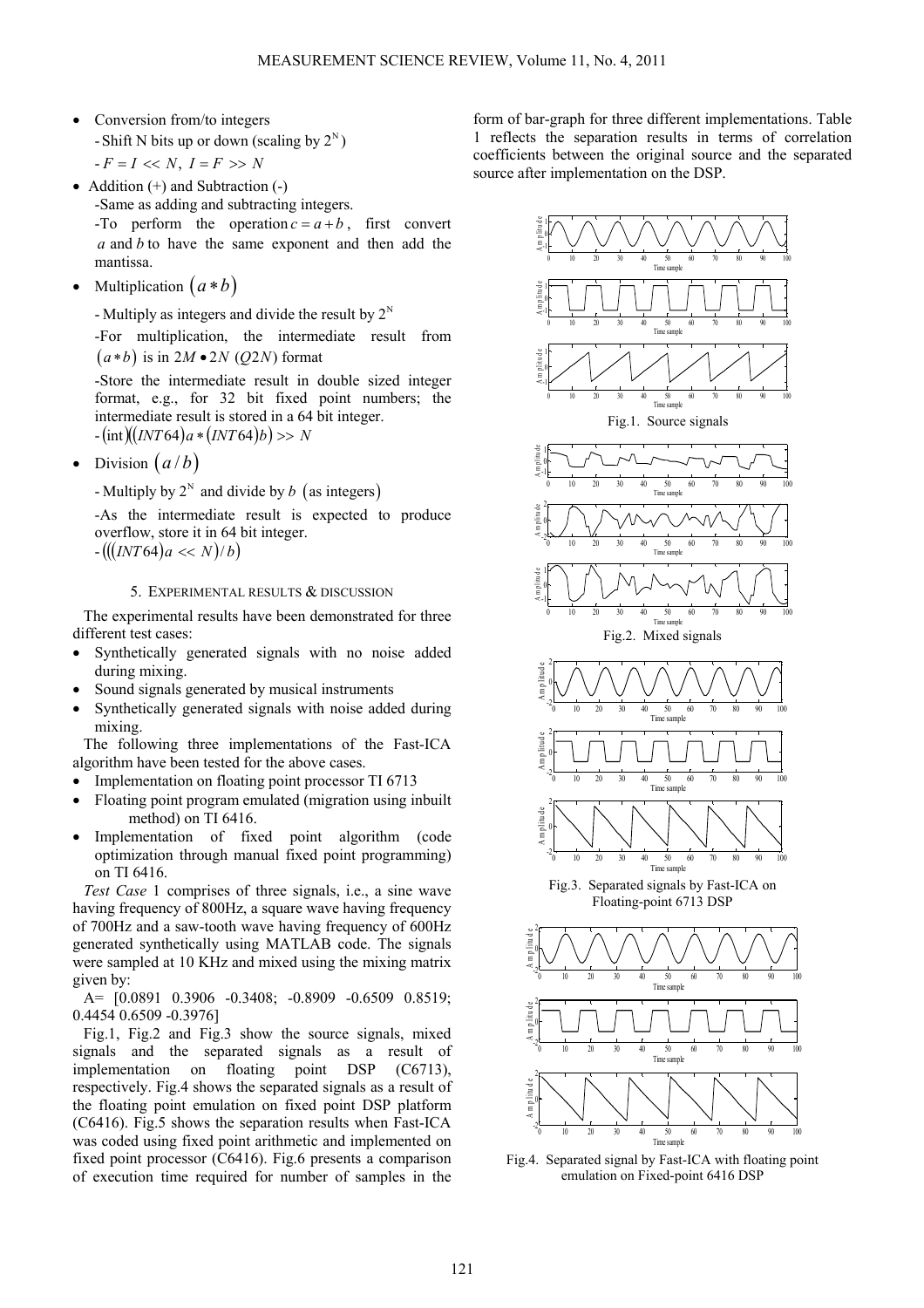

Fig.5. Separated signal by Fast-ICA on Fixed-point 6416 DSP with optimization



Fig.6. Number of samples vs. Execution Time

Table 1. Correlation coefficient comparison

| <b>Implementation Platform</b> | <b>Correlation Coefficient</b> |        |           |
|--------------------------------|--------------------------------|--------|-----------|
|                                | Sine                           | Square | Saw-      |
|                                |                                |        | tooth     |
| Floating-point                 |                                | 1.0000 |           |
| Implementation on 6713         | 1.0000                         |        | 0.9997    |
| Floating-point emulation on    |                                | 1.0000 |           |
| 6416                           | 1.0000                         |        | 0.9997    |
| Fixed-point Implementation     | 1.0000                         | 1.0000 | 0 9 9 9 7 |
| on 6416 with optimization      |                                |        |           |



*Test Case 2* comprises of sound signals generated from three musical instruments, i.e., violin, drums and piano recorded at a sampling frequency of 8 KHz to serve as

source signals. 19200 numbers of samples have been considered for experimentation. The samples of the signals were mixed in the same way for all implementations using the mixing matrix **A** as specified for *test case 1*.

Fig.7, Fig.8 and Fig.9 show the original sound signals, mixed sound signals and the separated sound signals after implementation on the floating point DSP (6713), respectively. Fig.10 shows the separated signals as a result of floating point program emulated (without any optimization) on the fixed point DSP (6416). Fig.11 presents the results of optimized Fast-ICA implemented on a fixed point DSP (6416).



Fig.9. Separated signal by Fast-ICA on Floating point 6713 DSP



Fig.10. Separated signal by Fast-ICA on Fixed-point 6416 DSP without optimization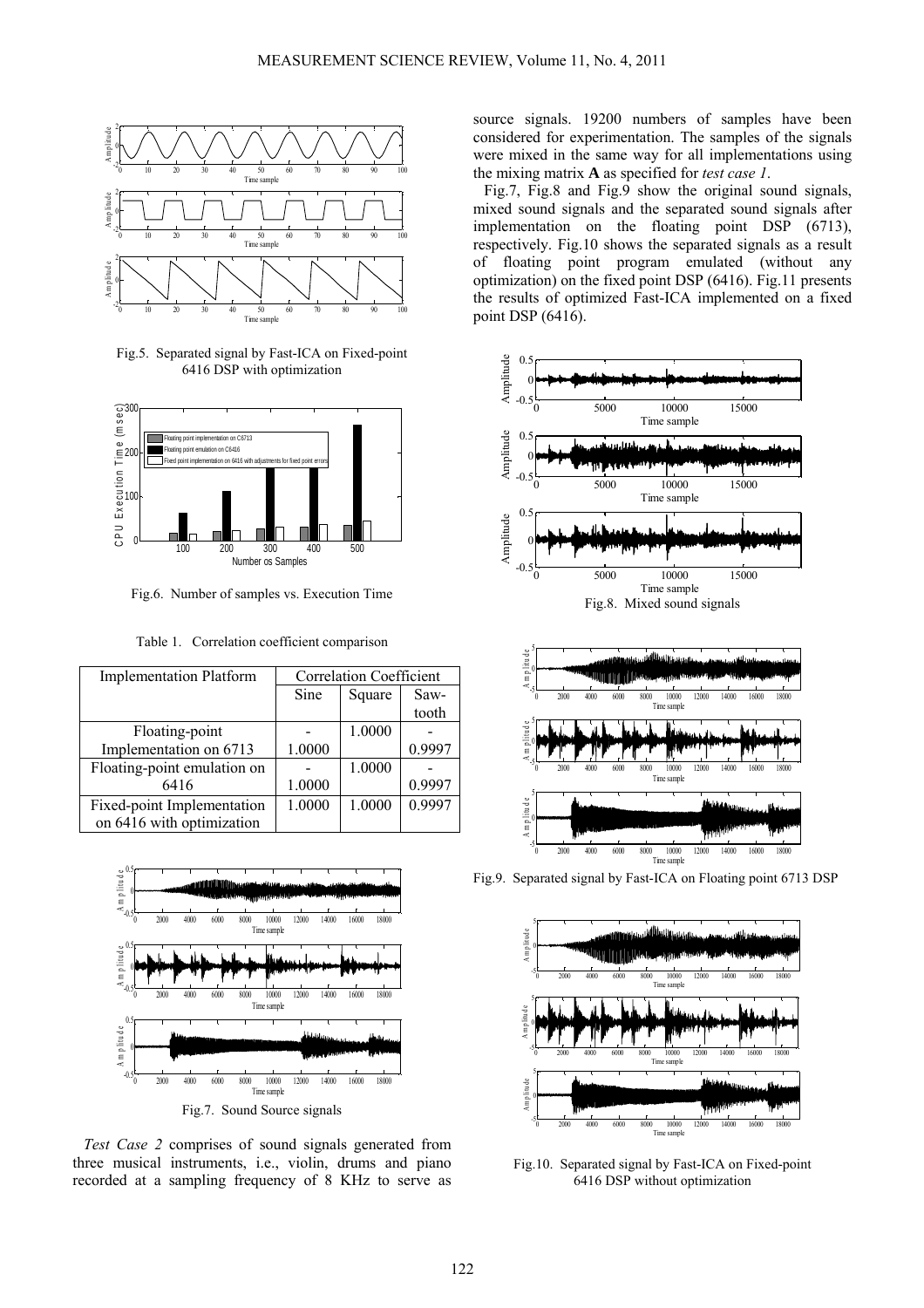

Fig.11. Separated signal by Fast-ICA on Fixed-point 6416 DSP with optimization

Table 2 and Table 3 display the correlation coefficients for the separated sound signals and the execution time required for 19200 numbers of samples for three different implementations, respectively.

*Test case 3* comprises of three synthetically generated signals as specified in *test case 1*, exposed to additive Gaussian noise of 27dB during the mixing stage. The same mixing matrix **A** was used for the mixing purpose. Three different implementations have been done as was done for the first two test cases.

Table 2. Correlation coefficient comparison

| <b>Implementation Platform</b> | <b>Correlation Coefficient</b> |        |         |
|--------------------------------|--------------------------------|--------|---------|
|                                | Signal                         | Signal | Signal  |
|                                |                                |        |         |
| Floating-point                 |                                |        |         |
| Implementation on 6713         | 0.9987                         | 0.9984 | 0.9999  |
| Floating point emulation on    |                                |        |         |
| 6416                           | 0.9987                         | 0.9984 | 0.9999  |
| Fixed-point Implementation     |                                | 0.9984 |         |
| on 6416 with optimization      | 0.9976                         |        | () 9997 |

|  | Table 3. Comparison of CPU Execution Time for sound signal |  |  |  |  |  |
|--|------------------------------------------------------------|--|--|--|--|--|
|--|------------------------------------------------------------|--|--|--|--|--|

| <b>Implementation Platform</b>                          | Execution  |  |
|---------------------------------------------------------|------------|--|
|                                                         | Time (sec) |  |
| Floating-point Implementation on 6713                   | 1.8490     |  |
| Floating-point emulation on 6416                        | 13.7221    |  |
| Fixed-point Implementation on 6416<br>with optimization | 1.6297     |  |

Fig.12 presents the results of implementation on the floating point DSP (6713). Fig.13 displays the separation results of the optimized fixed point Fast-ICA implemented on a fixed point DSP (6416). Table 4 shows the performance indices [14] obtained as a result of implementation of Fast-ICA on floating point DSP (6713) and implementation of Fast-ICA in optimized fixed point form on fixed point DSP (6416). The execution times for 100 numbers of samples for

both implementations are almost the same as those of Table 1.



Fig.12. Separated signal by Fast-ICA on Floating-point 6713 DSP under 27dB Gaussian noise



Fig.13. Separated signal by Fast-ICA on Fixed point 6416 DSP with optimization under 27dB Gaussian noise

Table 4. Performance index (under SNR 27 dB)

| <b>Implementation Platform</b>   | Performance |
|----------------------------------|-------------|
|                                  | Index       |
| Floating-point Implementation on | 0.1134      |
| 6713                             |             |
| Fixed-point Implementation on    | 0.1409      |
| 6416 with optimization           |             |

#### 6. CONCLUSION

This paper presented a comparative study of a fixed point algorithm implemented on a fixed point platform with respect to another floating point processor. The accuracy and speed were found to be acceptable. In addition, the fixed point processor needs less space and consumes less power. More work needs to be done in this direction to embed these codes in portable consumer devices, without further deterioration of energy efficiency.

#### **REFERENCES**

[1] Cichocki, A., Kasprzak, W., Amari, S. (1996). Neural network approach to blind separation and enhancement of images. In *Signal Processing VIII: Theories and Applications*, Vol. 1, 579-582.